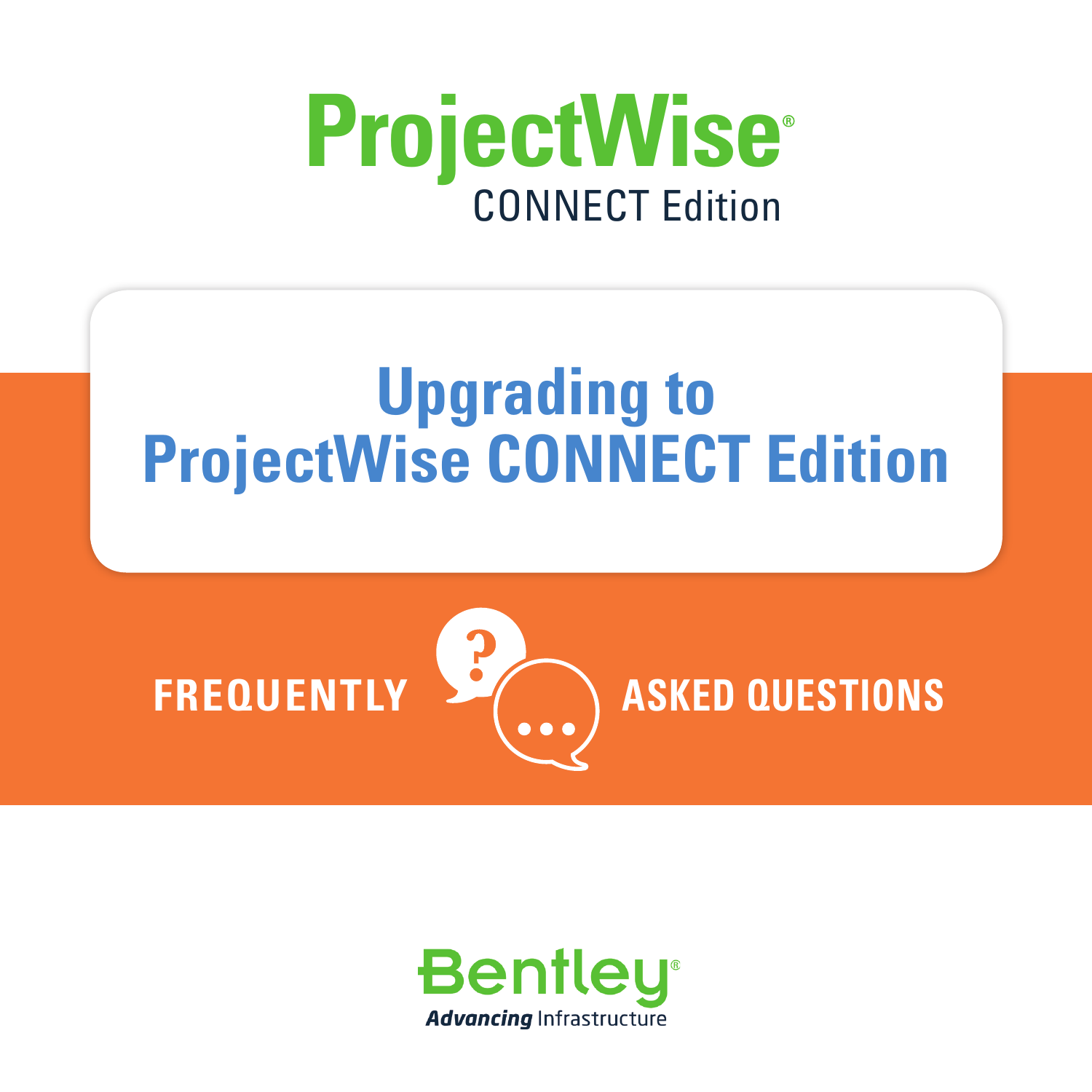## **ProjectWise** CONNECT Edition

#### **FREQUENTLY ASKED QUESTIONS**

Q. What are the key differences between CONNECT Edition and older versions of ProjectWise?

### A. Some major differences between CONNECT Edition and earlier versions are that:



- CONNECT Edition includes valuable cloud services integrated with ProjectWise, such as Deliverables Management, Share, Issue Resolution, and Performance Dashboards.
- CONNECT Edition gives you the option of moving your ProjectWise system to a robust cloud-hosted environment, managed by Bentley's ProjectWise system administration experts.
- CONNECT Edition has a new consumption-based licensing model which allows you to only pay for what you use, and eliminates server software maintenance fees. This model allows you to deploy additional productivity-enhancing ProjectWise servers—such as caching servers and ICS for PDF servers—at no additional cost.

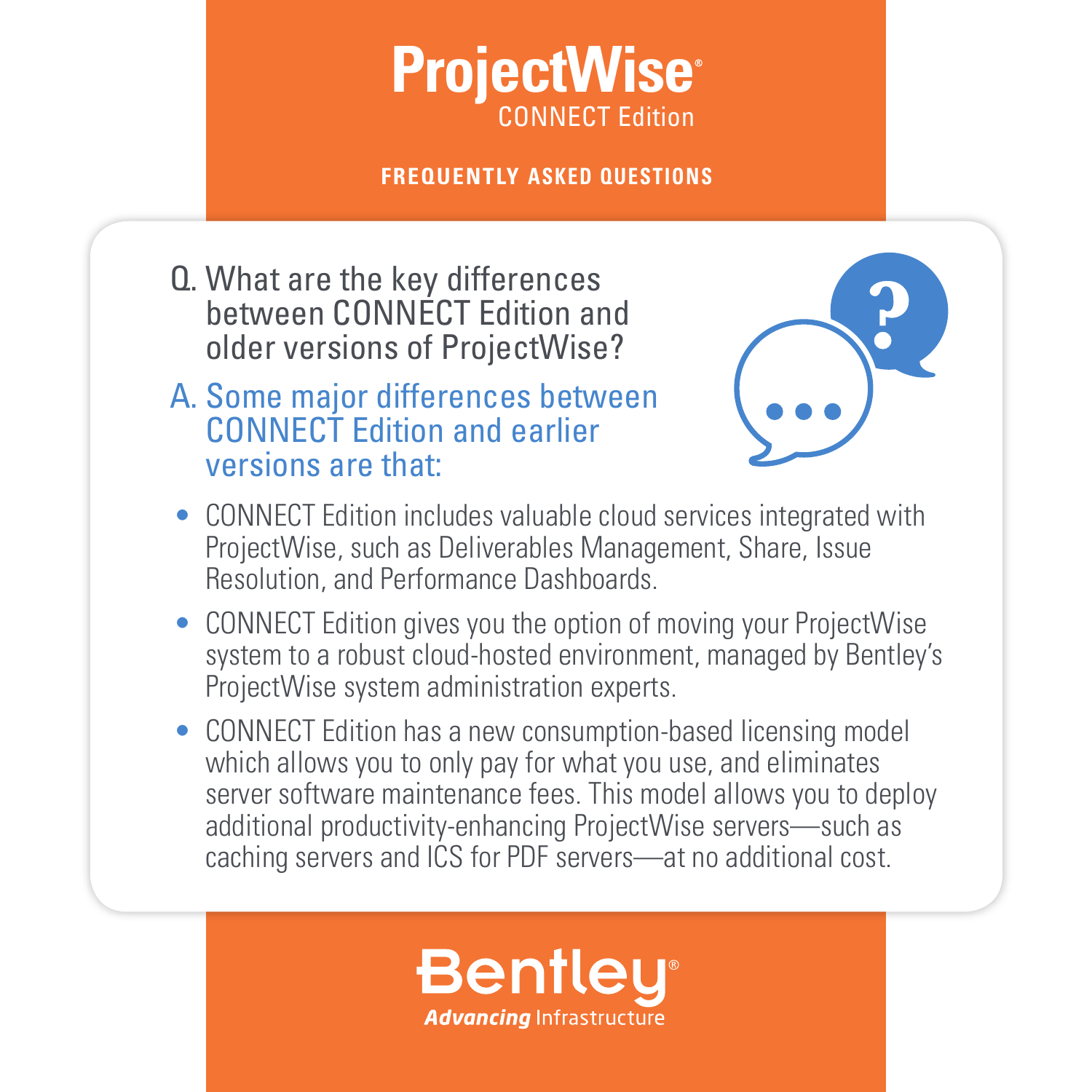

**FREQUENTLY ASKED QUESTIONS**

- Q. Does upgrading to ProjectWise CONNECT Edition require that I host my data in the cloud?
- A. No. There are many advantages to cloud-hosting, but it is not required. CONNECT Edition has many other benefits including cloud services which enable you to reduce costs by eliminating stand-alone third-party applications and digitize project workflows for improved collaboration.

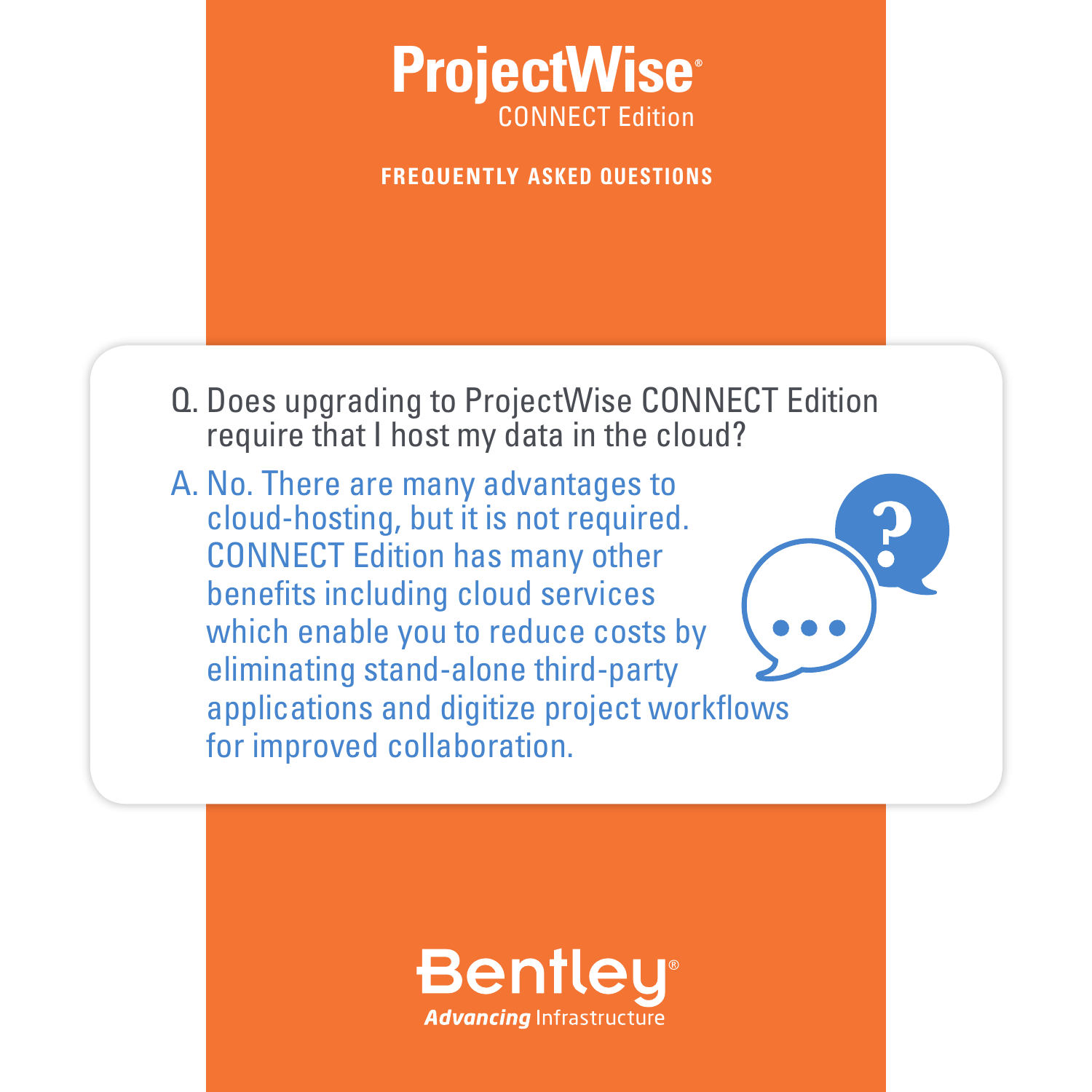## **ProjectWise** CONNECT Edition

**FREQUENTLY ASKED QUESTIONS**

- Q. What are the advantages of cloud-hosting ProjectWise?
- A. Some of the many reasons for hosting your ProjectWise system in the cloud include:
- Reducing on-premises IT infrastructure costs
- Having hosted server software upgrades implemented by Bentley
- Enjoying reliable system performance and unlimited data storage
- Leveraging ProjectWise management expertise and IT best practices
- Gaining disaster recovery protection
- Complying with specific industry and geographic security standards



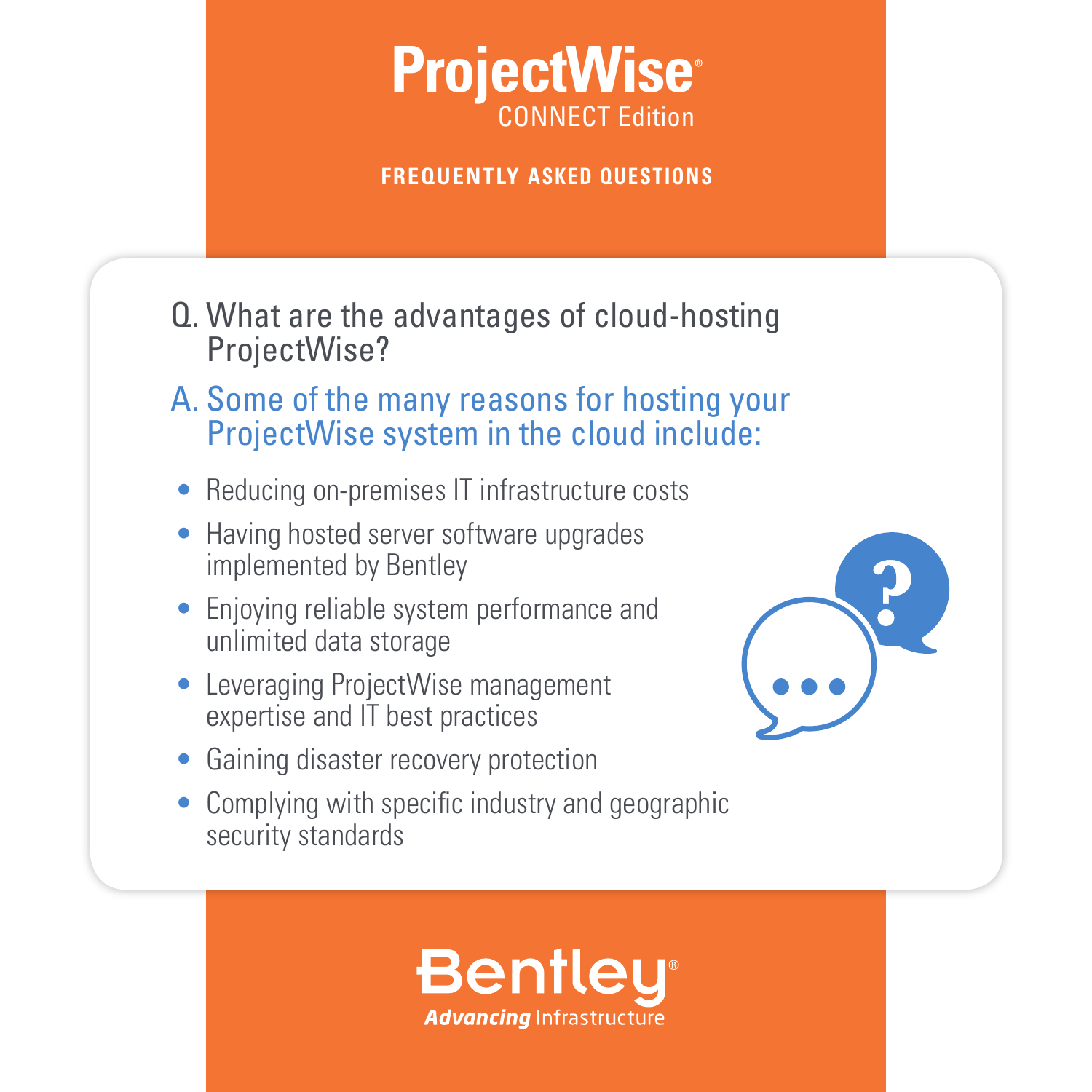### **ProjectWise** CONNECT Edition

**FREQUENTLY ASKED QUESTIONS**

- Q. If we want to move our ProjectWise system to the cloud, can we do it in phases?
- A. Yes. You can implement a hybrid deployment combining both on-premises and cloud environments.
- Q. Can I use ProjectWise CONNECT Edition's cloud services if I have an on-premises or hybrid deployment?

A. Yes.



- Q. Can caching servers be used with a cloud-hosted ProjectWise environment?
- A. Yes. Also, ProjectWise CONNECT Edition includes unlimited caching server licenses.

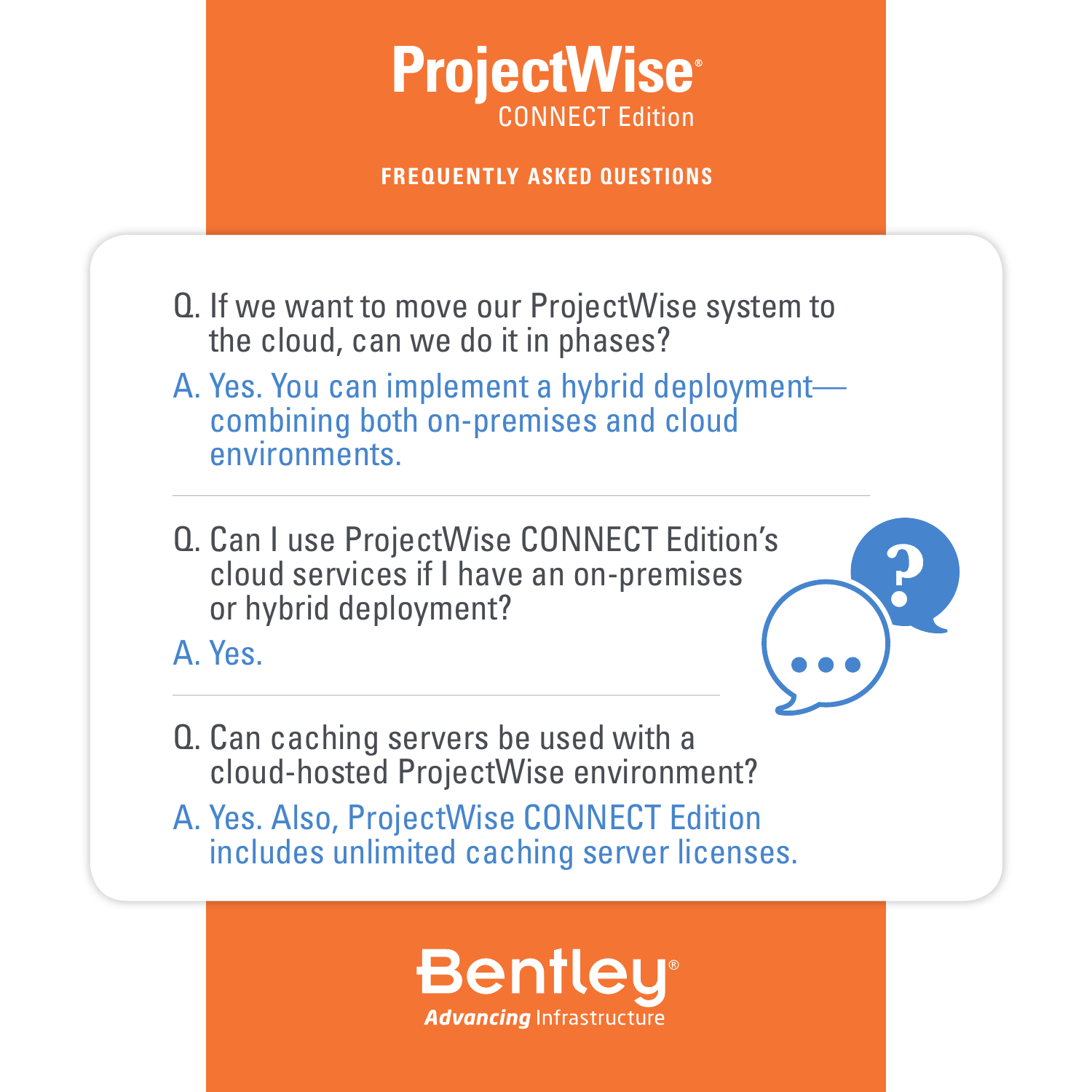

**FREQUENTLY ASKED QUESTIONS**

- Q. What is the value of the cloud services included with ProjectWise CONNECT Edition?
- A. The cloud services that come with CONNECT Edition will accelerate collaboration with your clients and stakeholders and help you deliver projects faster by allowing all project participants to connect with frictionless information exchange and digital workflows.
- Q. What's the next step to get started with ProjectWise CONNECT Edition?
- A. Talk to your **[Bentley Account Manager](https://www.bentley.com/en/Perspectives-and-Viewpoints/Topics/Campaign/Consultation-PW-V8i-to-CE)!**